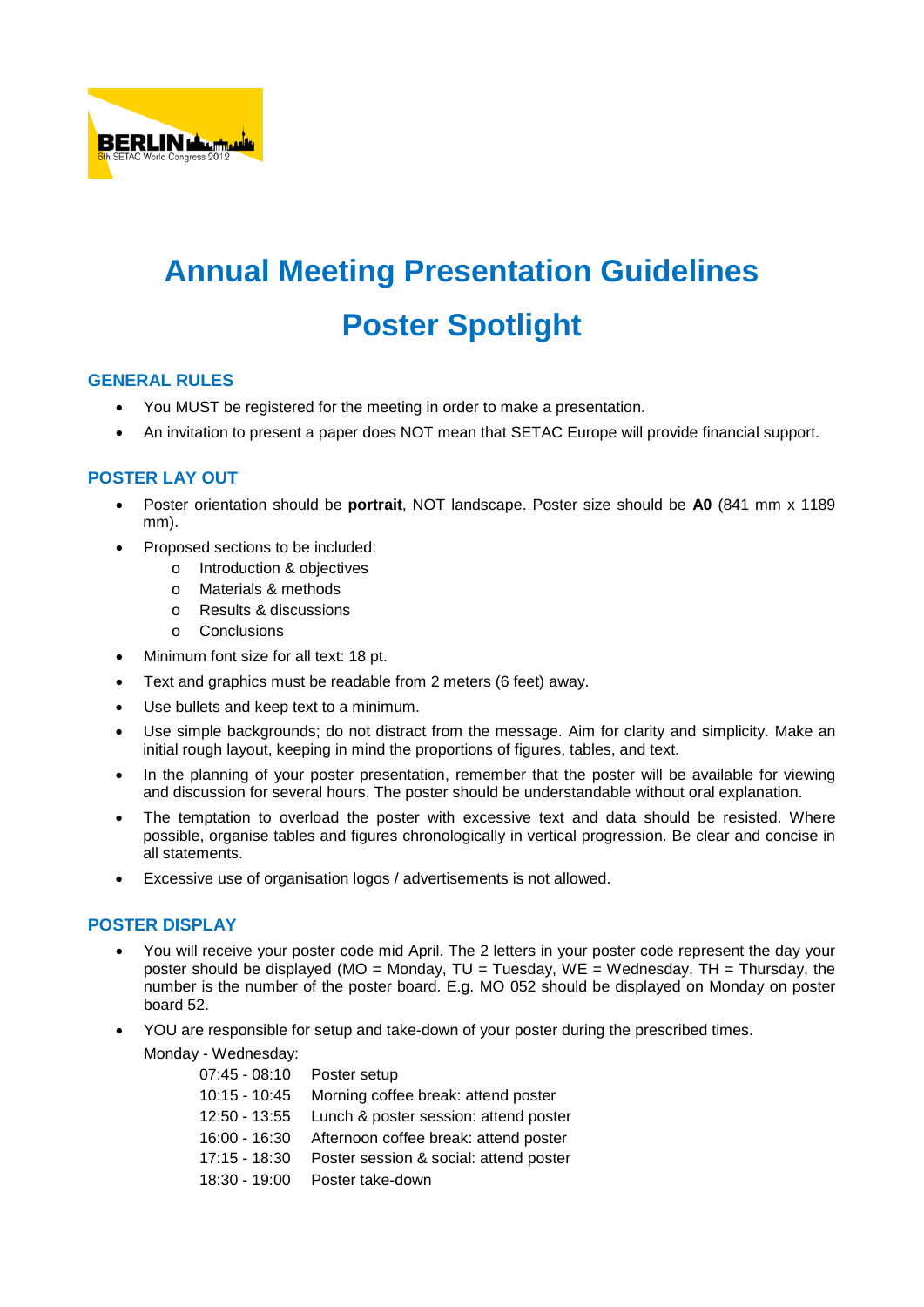Thursday:

| 07:45 - 08:10 Poster setup |                                                     |
|----------------------------|-----------------------------------------------------|
|                            | 10:15 - 10:45 Morning coffee break: attend poster   |
|                            | 12:50 - 13:55 Lunch & poster session: attend poster |
|                            | 13:55 - 15:45 Poster take-down                      |

- All posters will be located in the poster and exhibition area.
- Your poster must remain displayed for the entire day. Posters must be removed during the prescribed times, so that the boards may be prepared for the next day.
- SETAC Europe will provide and post the abstract number. Logos and advertising material should not be used.
- Provide an envelope where people can leave their business cards for requests for more information. If possible, also provide hand-outs of your poster and your own business card.
- Be at your poster during the breaks and during the poster session / social to discuss your work with scientists visiting your poster.
- Leave a note listing other times you will be at your poster.

## **POSTER SPOTLIGHT PRESENTATION**

At the end of the Platform Session associated to your Poster session, you will have the opportunity to show **3 (THREE) slides MAXIMUM** to focus attention on the topic of your poster. Check the programme to see the exact timing.

Please note that these 3 slides are not meant to cover your whole research, BUT ONLY HIGHLIGHT THE MAJOR FINDINGS OF YOUR WORK. More detailed information can be provided orally during the poster session. The Poster Spotlight Presentation should stimulate people to visit your poster.

Once again: DO NOT try to squeeze a regular platform presentation into 3 slides and 4 minutes that are available for the poster spotlight. Preparing the slides for the poster spotlight, please note the following:

- Electronic PowerPoint or PDF presentations are the ONLY accepted medium for the platform presentations. The electronic projection equipment provided in each room will include a computer equipped with Windows XP and PowerPoint 2007. It is highly recommended if you are a Macintosh user to test your presentation on a PC to verify it converts to WINDOWS format accurately. There will NOT be any MAC equipment available.
- Computers in the session rooms will have a wireless internet connection.
- Lettering and numbering on your PowerPoint presentation must be readable from the back of the room. Text should not exceed 8 lines.
- An effort should be made to reduce clutter on PowerPoint slides. Prepare your slides to communicate ideas, not details.
- Graphs are best used to convey trends, comparisons, and relationships. A table in a published article is much too detailed for a slide presentation. Take the time to think through what conclusion you want to present from the table and present the least amount of material you can to communicate that idea. A graph or photograph may better communicate your data.
- Use horizontal position (landscape) for all PowerPoint slides.
- Pre-meeting rehearsal by presenters is a must to ensure that speakers finish within the allotted time and the take home message of the presentation is clear. Review your presentation on a different machine from which it was originally prepared to ensure the backgrounds, transitions, video clips, graphics, and linked images appear properly.
- Presentation upload:
	- o Upload your presentation **by 16:00 the day before your presentation**. The file size limit is 75MB. Instructions for upload will be provided to the main author in an e-mail by early May.
	- o Preferably upload your presentation well before the meeting. You have the option to delete and reupload files if you make changes to your presentation prior to the meeting. At the meeting you can upload your presentation at the presentation upload desk, close to the registration desk. At the registration desk, SETAC staff is available to assist with the upload if necessary.
	- For questions regarding uploading files contact [jason@setac.org.](mailto:jason@setac.org)